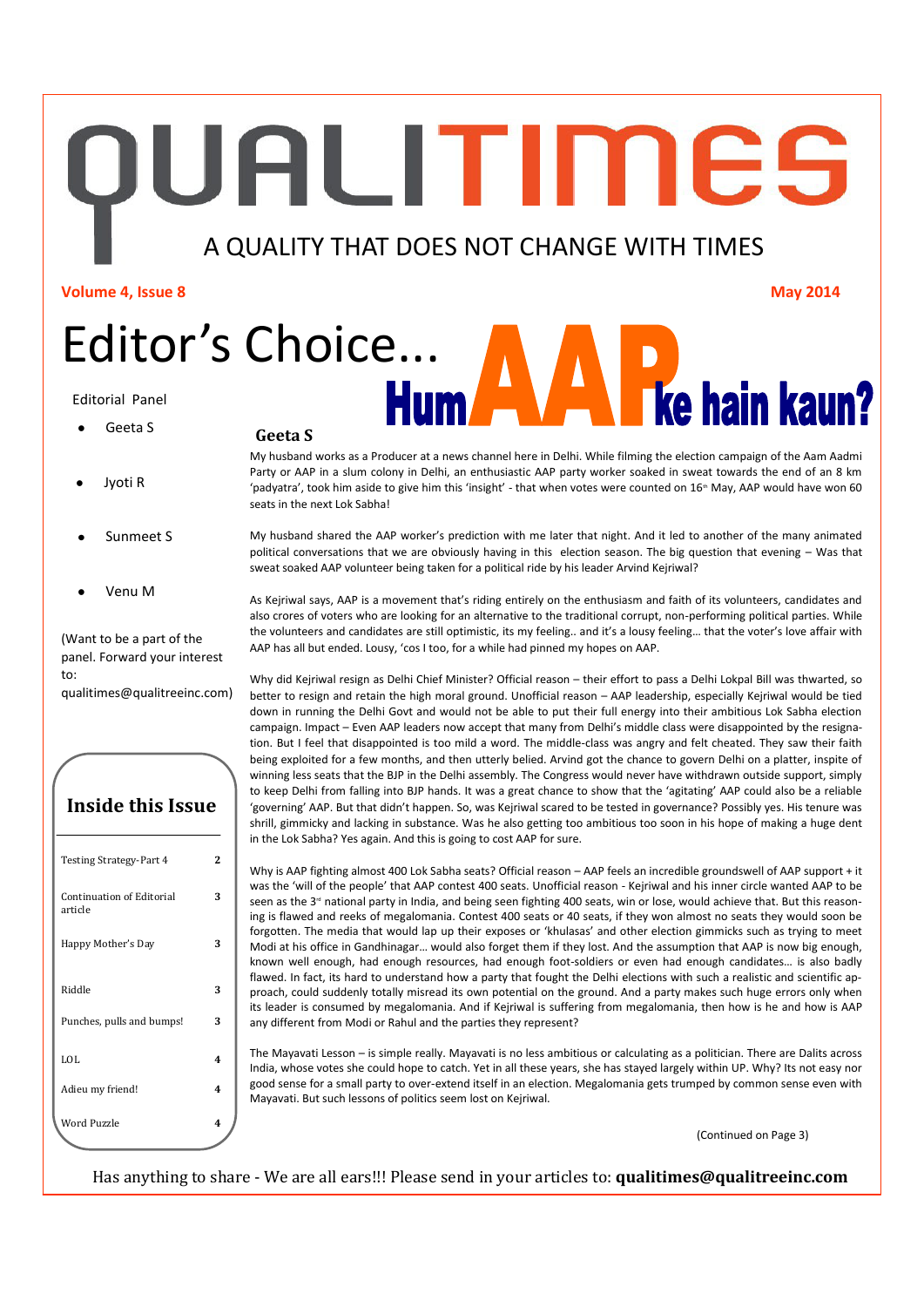### Qualitimes - A Quality that does not change with times Page 2



### **6. Defect Management**

As I have mentioned in my earlier articles that defect management is foundation source of continuous improvement. Data collected through defect management is like a blood work for human body. Defect management data can provide information about all phases of SDLC. If requirement was written well, design was up to requirement etc.

First step of the defect management process is to ensure what kind of metrics is required by the program. Once the metrics requirements are defined, next step is to set up the defect management tool to collect those datas.

In the test strategy we should have details about the

- $\bullet$ Defect Management Process
- Defect Workflow
- Defect logging guidelines
- Details about what fields to select in defect management tool while logging defect
- Defect fix SLA standards

Defect Severity & Priority definition

### **7. Test Resource**

In this section of test strategy, QA manager should mention about the test resources needed, skills and job responsibilities. This place QA manager can put the project expectation from these resources clearly. There should be clear roles and responsibilities for all resources in this section. Roles could be like QA manager, QA lead, Test Analyst, Defect Lead, Test Environment Lead etc.

### **8. Test Environment**

This is a very important section of any Test Strategy. All test environment needed should be mentioned in this section. Test environments for QA, UAT, Performance, Automation, Pre-Production etc should be mentioned clearly in this section. It is a good practice to put test environments architecture in this section to show the environment readiness and connectivity to entire team.

These should be a section for

- Build Management Process
- Build Deployment Schedule

### **9. Testing Tool**

In this section all testing tools needed should be mentioned clearly. Testing tool could be Manual testing

- $\bullet$ Automation Testing
- Performance Testing
- Middle layer Testing
- Test Management tool ٠è
- Any reporting tool
- Defect management tool
- 

Automation tool To Be continued in Part 5 (Last Part)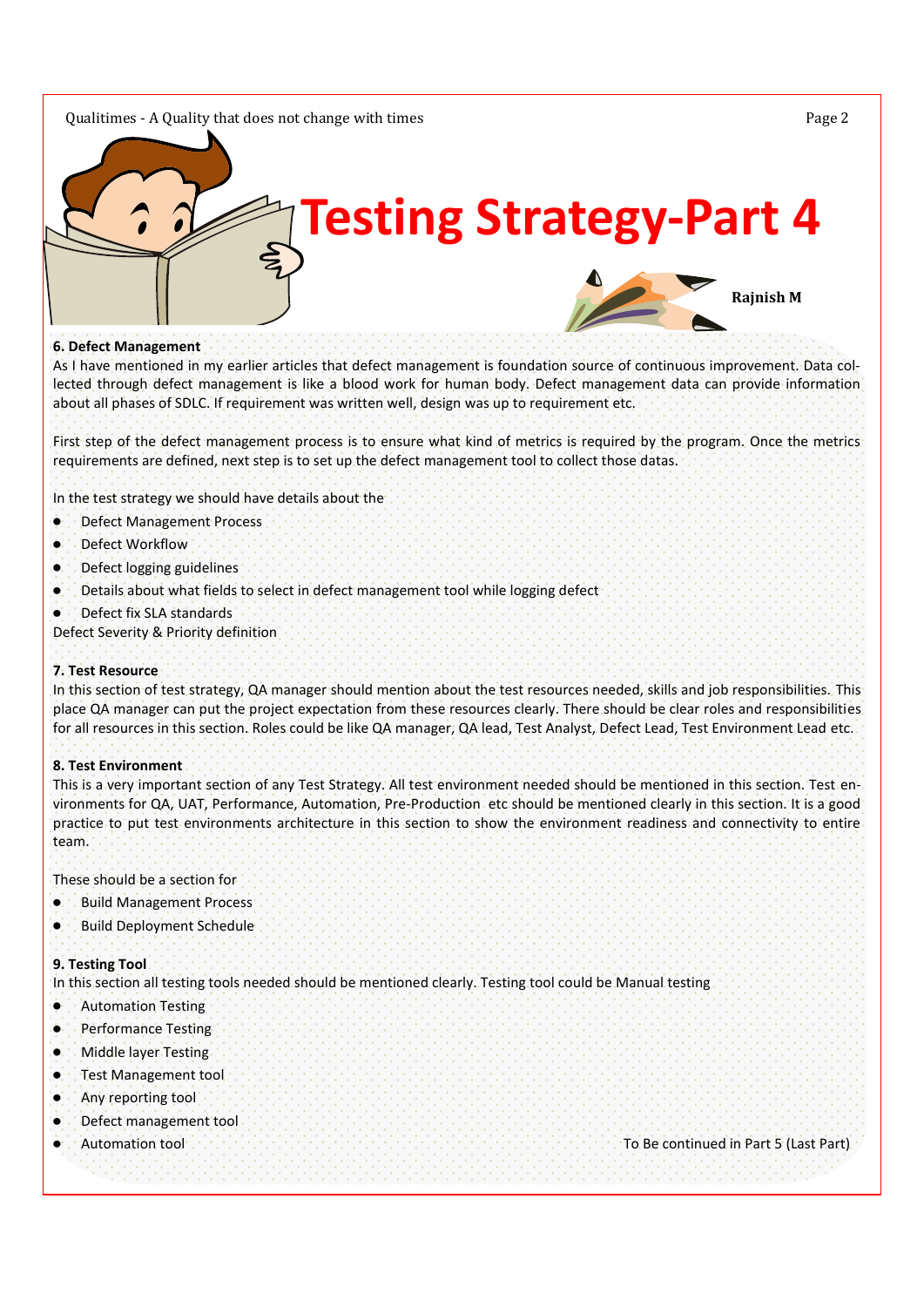Qualitimes - A Quality that does not change with times





# **Happy Mother's Day**

### **Pritu P**

It is a common saying that Mother has been created by God because he cannot reach all places..! That is why mother is the best gift from God to everyone. A mother is the sweetest woman, an angel from heaven, most revered, honored and respected on earth. She is a font and spring of our life, our consolation in sorrow, our hope in misery, our strength in weakness. No language can express the power, beauty, heroism and majesty of a mother's love.

## *Punches, pulls and bumps!!*

| May 3-Rajesh R      |
|---------------------|
| May 3- Sushma P     |
| May 4 - Hari B      |
| May 5 - Bharath R   |
| May 10 - Vipin K    |
| May 13- Surendra K  |
| May 15 - Srikanth K |
| May 15 - Thyaga K   |
| May 22-Harshpreet D |
| May 25 - Supriya U  |
| May 30 - Surinder P |

God bless our Mothers for wanting us, loving us and giving us the joy of life and a lifetime caring. A mother has a never-ending supply of pure and unconditional love. They show their love in a million different ways every day. Without the support of a mother a child may squander through life never living up to his or her full potential. They really are super heroes in disguise!

And the only reward a mother wants at the end of the day from their child is "I Love You".

*Last month's winner:*

Other correct entries:

Adarsh B,Rajendra B.

Answers to last month's

**OBBLIGATO** BLURB SUSURRUS SUMPTUOUS DEFAMED

Word Puzzle:

**Sarabjit K.**

Answers to last month's

- Riddle: she is still
	- alive!
	- MOUNTAIN
	- INKSTAND
	- FINGERNAILS

*Last Month's Winner:* **Sarabjit K.**

Other correct entries:

- 
- Adarsh B and Sachin K.

## **Qualitimes wishes Adarsh and Bharath a very Happy and joyful life ahead. Wish you a very happy birthday!!!**

**(… Cont. from page 1)**

My AAP strategy goes like this –

Don't resign Delhi. Govern Delhi well. Show you can deliver good governance.

- Fight far few seats. Fight the 7 Delhi seats. Fight another 15 seats around Delhi- NCR eg: Gurgaon, Noida, Faridabad, Ghaziabad, Meerut,etc. Fight another 15 seats in India due to the strong symbolism eg: Amethi and Varanasi, or if a strong candidate was available for the seat eg: ex-Infosys head honcho Balakrishnan ready to fight from Bangalore Central.
- Fight the Haryana assembly elections at the end if 2014 with full strength. It's a state with high anti-incumbency against the Congress. With the BJP relatively weaker in Haryana, AAP could emerge as a popular alternative.

By the end of 2014, this strategy may have seen AAP running 2 states along with having 12-15 seats in the Lok Sabha. Many would call that spectacular for a Party just 2 years old.

But now, all that AAP is going to get, as the comedian Kapil Sharma puts it... is Babaii ka Thullooo!

And worse… AAP and Kejriwal would have broken the faith of lakhs of ordinary folk like me, who have waited for years for the time when the Sharad Pawars, the Rahul Gandhis, the Arun Jaitleys and the Mulayams and Laloos of the world could be shown the exit door in politics, by people like us! And not just mine… they would even have broken the faith of that anonymous AAP worker who even now is giving his blood, sweat and tears to the AAP cause, fully expecting to win 60 Lok Sabha seats.

For a people's party to emerge, to fight, and to win an election was amazing. Hats off to Kejriwal for that… it took vision, guts, and superhuman energy. But by abandoning substance in exchange for gimmickry, by abandoning genuine healthy inner party democracy and converting AAP into yet another 1-man show driven by delusions of grandeur, Kejriwal is all set to consign his own brainchild… to the dustbin of history!



1.I am pronounced with only one letter but written with three letters. Two different letters are used to write me. My color varies from black, blue, green, brown, grey etc. Who am I?

2.What can you catch but not throw?

3.What goes around the world but stays in a corner?

4.What jumps when it walks and sits when it stands?

Participate and win; the first correct entry wins a gift of \$10.00\*.